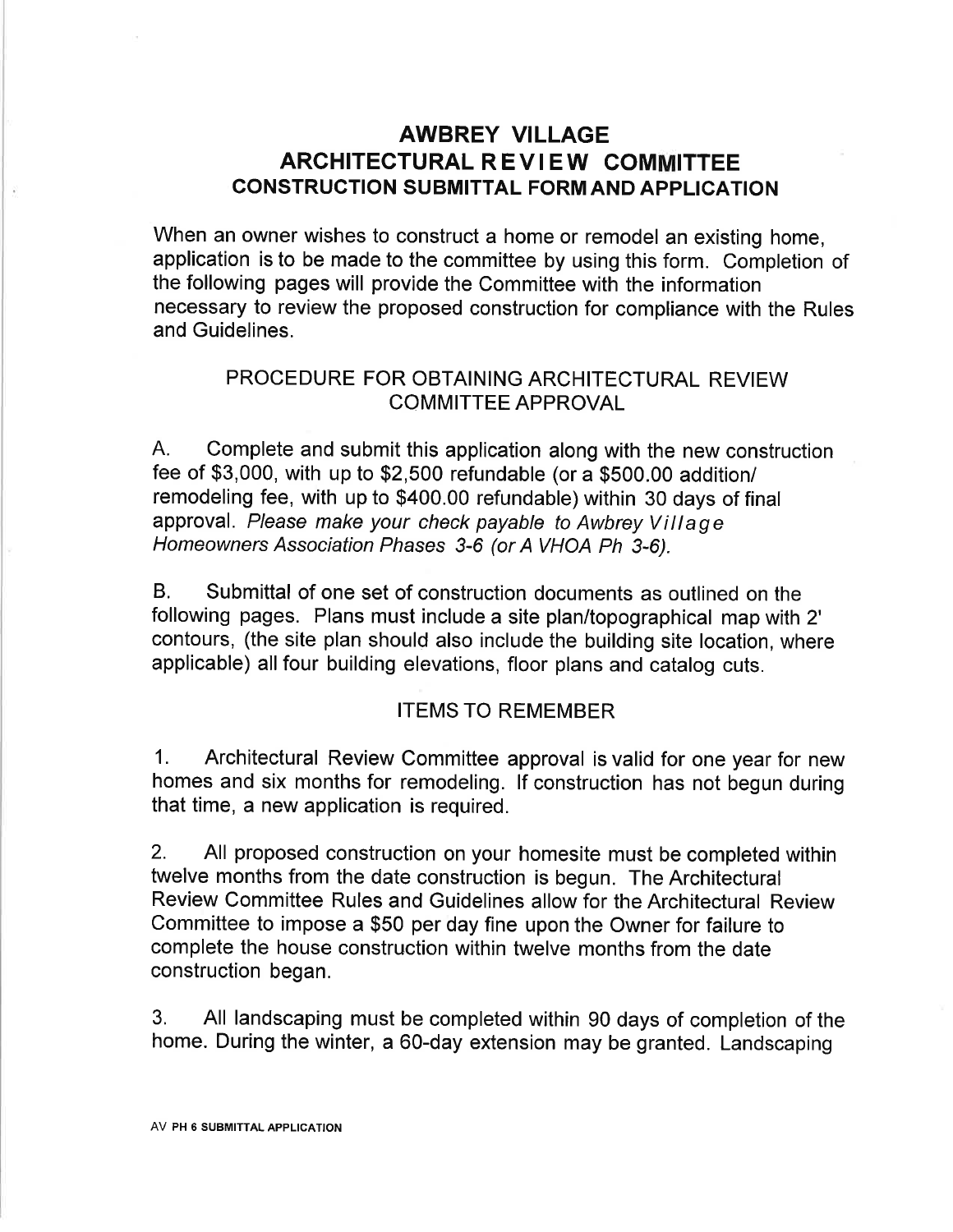must be approved prior to installation. Hillside lots may require extensive and costly landscaping.

4. The Architectural Review Committee assumes no liability for encroachments into platted setbacks or onto easements or neighboring property. Be sure to check the plat of your homesite and property lines to avoid encroachments and trespass.

## AWBREY VILLAGE ARCHITECTURAL REVIEW COMMITTEE CONSTRUCTION AGREEMENT (FOR NEW CONSTRUCTION)

As a prospective homebuilder, l/we have read the current Architectural Review Committee Rules and Guidelines, Submittal Form and Apptication, and the Awbrey Village Covenants, Conditions and Restrictions and fully understand the requirements of these documents.

Any change in the exterior or siting of the home from the original approved submittal must be resubmitted to the Committee for review and approval.

l/we assume responsibility for any and all damage by the contractor/builder and his subcontractors to adjacent homesites or my/our property. l/we will be responsible to keep work site and adjacent alley clean.

**SIGNATURES** (al! owners' signatures requested)

Legal Description

Date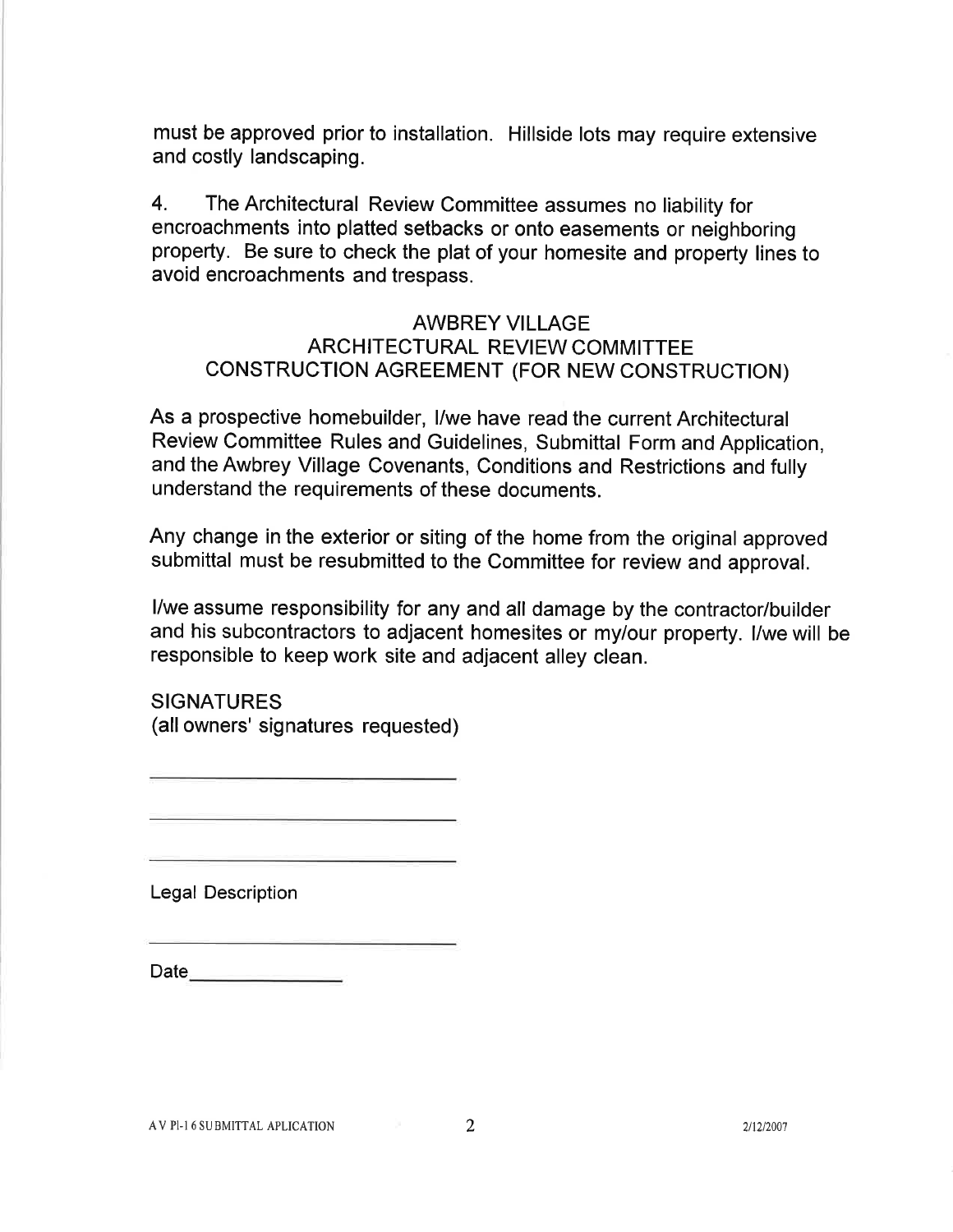#### AWBREY VILLAGE ARCHITECTURAL REVIEW COMMITTEE CONSTRUCTION APPLICATION

| DateSubmitted ________                                                                     |  |                     | Lot#                                                                      |
|--------------------------------------------------------------------------------------------|--|---------------------|---------------------------------------------------------------------------|
| Construction Address <b>Construction Address Construction Address Construction Address</b> |  |                     |                                                                           |
|                                                                                            |  |                     | New Home _______ Addition/Remodel ______ Fence _______ Other ____________ |
|                                                                                            |  |                     |                                                                           |
|                                                                                            |  | Day                 | Evening                                                                   |
| Owner's Name                                                                               |  |                     |                                                                           |
| Address __________________________                                                         |  | Day<br><b>Phone</b> | Evening<br><b>Phone</b>                                                   |
| City_<br><u> 1989 - Johann Barbara, martin a</u>                                           |  |                     |                                                                           |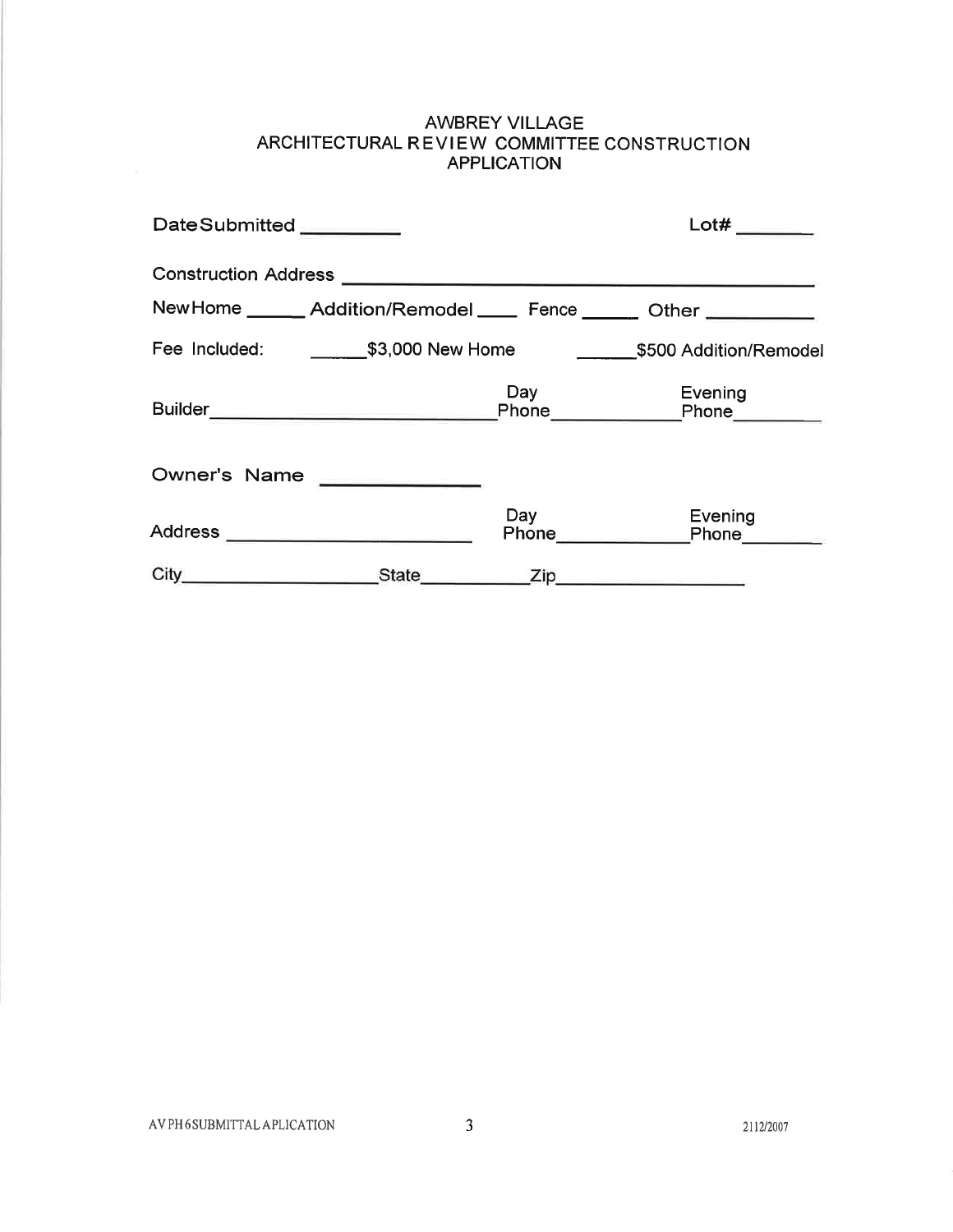# AWBREYVILLAGE PLAN REVIEW CHECKLIST

#### $\bullet$  Lot #:

[Note: Review of the applicant's submittal by the A RC will not BEGIN until ALL items listed below are submitted and addressedl.

- □ 1) Site Plan (I'= 10' minimum) Indicate the following items:<br>
□ a) Property lines and dimensions
	-
	- $\Box$  b) North arrow
	- I c) Dotted setback lines
	- $\Box$  d) Building footprint
	- $\Box$  e) Location of existing trees 8" in diameter and larger  $-$  mark trees to be removed
	- $\Box$  f) Existing land contours at 2'0" intervals
	- 1 g) Decks
	- □ h) Patios
	- $□$  i) Driveway and off street parking including material and dimension notes <br>  $□$  j) Walkways & Paths including material and dimension notes  $□$  k) Accessory site development
	-
	-
- $\Box$ 2) Floor Plans  $(1/8" = 1'0"$  minimum) – indicate the following:
	- $\Box$  a) Identify all rooms and components include dimensional information  $\Box$  b) Exterior decks and stairways
	-
	- □ c) Patios
	- d) Hot tubs/Spas
	- ! e) windows/Doors
	- $\Box$  f) Square Footage Calculations (house and garage)
	- □ g) Roof Overhangs
	- $\Box$  h) Garbage area screened and covered
	- $\Box$  i) Heating/Cooling system location screened
- $\Box$  3) Building Elevations (1/4"=1'0") indicate the following in sufficient detail to establish the character of the residence:
	- $\Box$  a) All wall and roof materials (drawn to scale)
	- $\Box$  b) Size and break-up of windows, doors include material descriptions
	- $\Box$  c) All existing and finished grade elevations
	- $□$  d) Design and material of chimneys and chimney shrouds<br>  $□$  e) Exterior lighting material and details<br>  $□$  f) Garage doors, must be hidden from the street
	-
	-
	- $\Box$  g) Exterior construction including materials and details
		- ! Stairs
		- □ Railings
		- □ Deck Closures
		- □ Hot tub/Spa screening
		- □ Garbage enclosure
		- $\Box$  Other special features
		- $\Box$  Brackets, trim and ornamental details